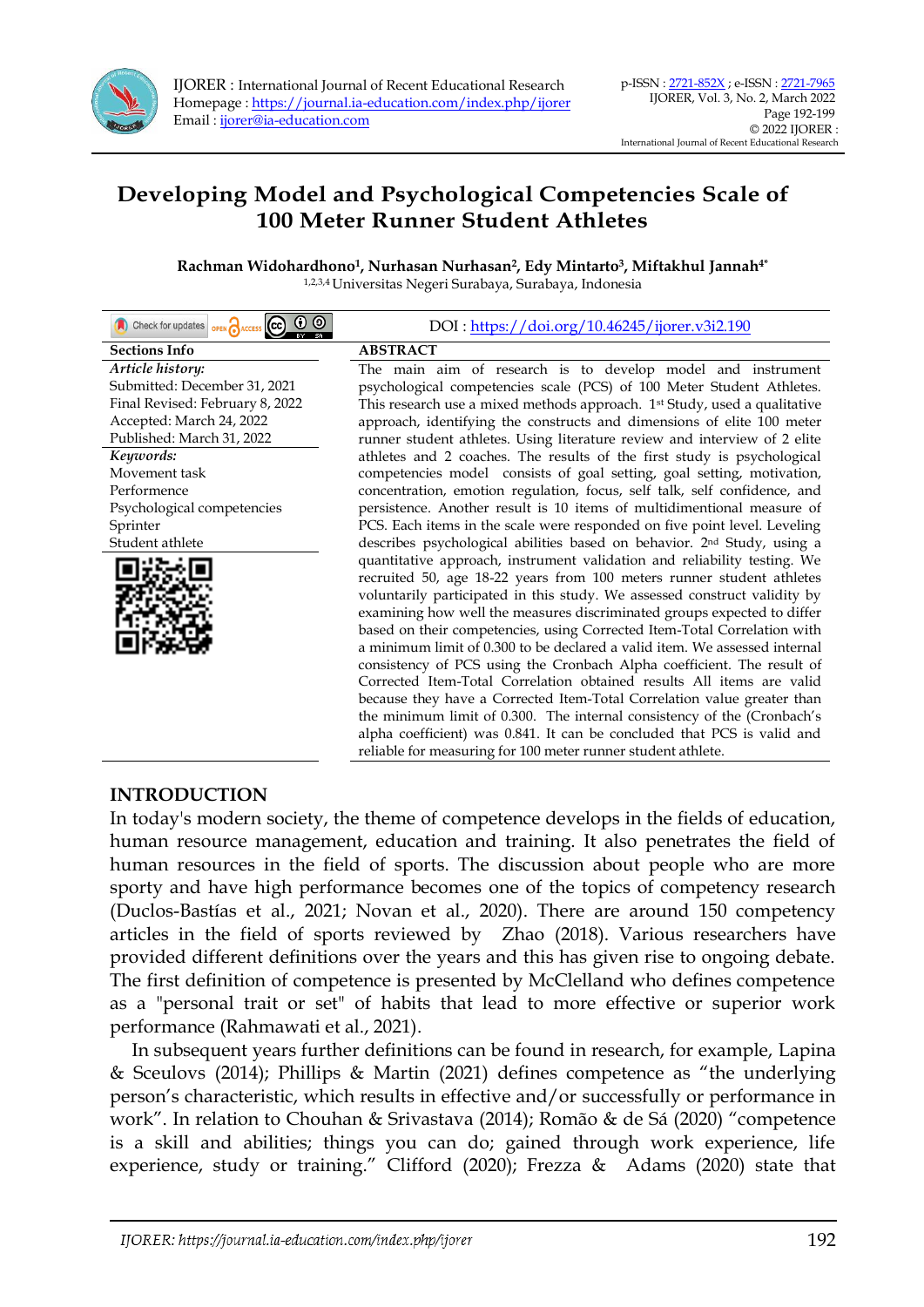competence is "a set of behaviors that play a role in the delivery of a desired or outcome.

Research on competence mainly follows three approaches, namely: independently developed. The behavioral approach focuses on attributes that go beyond cognitive abilities, such as self-awareness, self-regulation and social skills (Fernández-pérez et al., 2019). This approach argues that competence is essentially behavioral unlike personality or intelligence and can be taught through learning and development. The functional approach focuses on competence as a requirement for successfully fulfilling a task by limiting the term competence to the skills and knowledge required to perform the task (Prifti et al., 2017). The holistic/multi-dimensional approach describes competence as a collection of individual competencies required of an individual and organizational competencies required at the organizational level to achieve the desired results (Bratianu & Hadad, 2020). In this study we focus on the individual as a key factor in 100 meter runner student athlete's performance, analyzing a broad spectrum of competencies for individuals not only at the functional but also at the behavioral level. We did not define a list of skills to fulfill a specific task nor did we address organizational competence. In addition we would like to offer an overview of the competencies that must be taught to individuals to successfully work in achieving peak performance.

Researchers therefore apply a behavior-based approach because it offers the most suitable for our purposes, by providing also the possibility to describe the relationship between competencies as constructs on the one hand, and psychological constructs such as motives and personality traits on the other (Klendauer et al., 2012). For the purposes of this study we used Bartram's definition, which defines competence as: "a set of behaviors that play a role in the delivery of a desired outcome or outcome" (Chouhan & Srivastava, 2014; Kurz & Bartram, 2008). In this sense "competence is not behavior or performance in itself but a repertoire of available capabilities, activities, processes and responses that enable various job demands to be met more effectively by some people than by others" (Kurz & Bartram, 2008). The main research question is to seek answers for (a) the competency model for 100 meter runner student athlete superior sport performance and (b) the instrument to measure psychological competencies for superior 100 meter runner student athlete in sport performance.

## **RESEARCH METHOD**

## **General Background**

This research uses a mixed methods approach. This research will employ a two-phase mixed method approach which is exploratory sequential design. This research will begin with qualitative data collection and analysis, and then following with quantitative data collection and analysis (Creswell, 2014). By employing qualitative methodology at the initial stage of the study, the views from the professional chefs relative to successful culinary competencies can be better achieved. The research operational framework is shown in Figure 2.

The first stage in this research is the qualitative research method. The final result of this first stage is to find the dominant psychological aspect based on the sprinter's motion task, as a basis for finding a psychological competency model that is specifically suitable for sprinters. The procedure is carried out according to Table 1.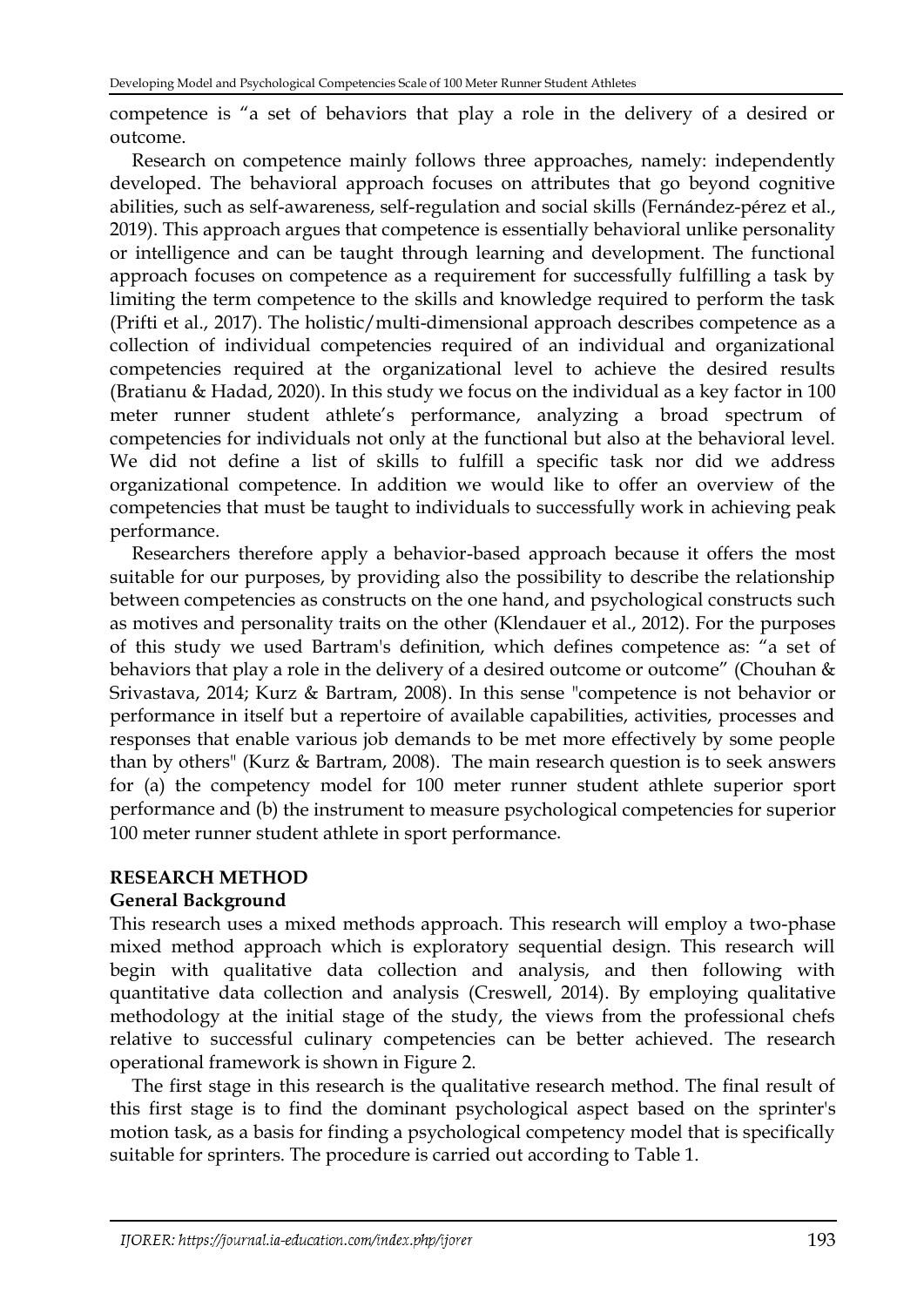Developing Model and Psychological Competencies Scale of 100 Meter Runner Student Athletes

| Table 1. Qualitative method procedure. |                              |                                                                      |                                                                        |
|----------------------------------------|------------------------------|----------------------------------------------------------------------|------------------------------------------------------------------------|
| Approach                               | <b>Stage I</b>               | Goal                                                                 | Procedure                                                              |
| Qualitative                            | <b>Collecting Data</b>       | Identification psychological<br>competencies based on<br>motion task | - Semi-Structured<br>Interview<br>- Observation<br>- Document Material |
|                                        | Qualitative Data<br>Analysis | Developing of<br>psychological competencies<br>aspect                | - Coding<br>- Thematic analysis                                        |
|                                        | Qualitative result           | Psychological competencies<br>construct                              |                                                                        |

The second stage is quantitative research method. This method is a continuation of the qualitative method. Based on the results of the qualitative research methods mentioned above, then the preparation of theoretical models, preparation of instruments, instrument trials, and research models was carried out. The detailed steps are as shown in Table 2.

| Approach     | <b>Stage II</b>                                                                   | Goal                                                                                                    | <b>Procedure</b>                                                 |
|--------------|-----------------------------------------------------------------------------------|---------------------------------------------------------------------------------------------------------|------------------------------------------------------------------|
| Quantitative | Developing<br>instrument<br><b>Instrument Reliability</b><br><b>Validity Test</b> | Develop a competency<br>instrument construct<br>Testing the level of validity<br>and reliability of the | Test instrument<br>construct<br>- Item Analysis<br>- Correlation |
|              | Quantitative result                                                               | instrument<br>Valid and reliable<br>psychological competence<br>instrument                              | coefficient<br>Psychological<br>Competence Scale<br>(PCS)        |

**Table 2**. Quantitative method procedure.

## **Sample**

The research subjects in stage 1 were 2 elite athletes and 2 coaches. The subjects in stage 2 were 50 national athletes who took part in the national championship recognized by the athletic union throughout Indonesia.

## **Instrument and Procedures**

The research data were obtained through the following methods of participatory observation, interviews, documentation and psychological competence scale. Participatory observation aims to obtain qualitative data regarding effective movement tasks for sprinters. Participatory observation is observation in which the researcher is involved with the activity being observed or used as a source of research data. The activities observed were sprinters during practice and competition. While observing, the researcher was involved in what the sprinters were doing, and shared their joys and sorrows. It is hoped that through this participatory observation, the data obtained will be more complete, sharp and come to know the level of meaning of each behavior, each process and so on.

This research includes passive participation, active participation, and moderate participation. In passive participation, the researcher comes to the place where the activity is being observed, but the researcher is not involved in the activity (only limited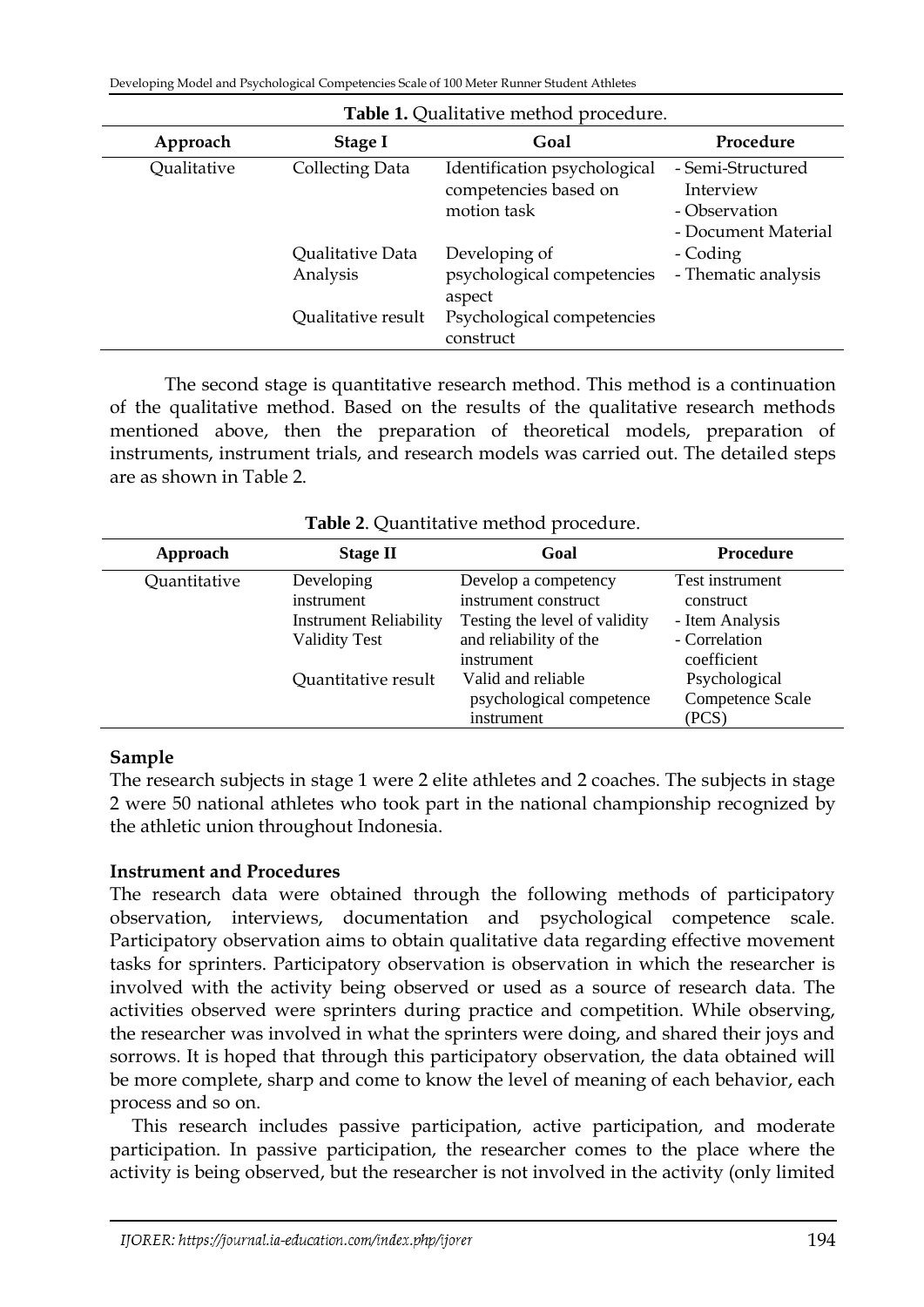to observing or seeing). In active participation, researchers participated in doing what sprinters did, but not completely, only certain activities.

The interview aims to obtain qualitative data regarding aspects of psychological competence involved in the task of sprinting motion. In this study, semi-structured interviews were used. This interview technique is included in the in-dept interview category, in its implementation it is more free when compared to structured interviews. The purpose of this type of interview is to find problems more openly, where the parties invited to the interview are asked for their opinions and ideas.

The psychological competency scale (PCS) was compiled based on the results of first stage, a qualitative approach.

#### **Data Analysis**

Data obtained through qualitative research methods (observation, interviews, documentation) using thematic analysis. Thematic analysis based on data, namely collecting rough data from participants to be used as themes in the study. The steps are to determine the respondent, (in this case, the national elite 100 meter sprinter and coach), build the theme and code, and validate the code. Code validation process by comparing the differences in each respondent related to reliable themes. Themes that show differences will validate the themes that have been created and are considered valid when all themes include the diversity of information obtained in the study.

Data based on quantitative methods in the form of PCS were analyzed statistically using validity and reliability tests. Validity test using construct validity. Construct validity is validity related to the ability of a measuring instrument to measure the understanding of a concept being measured (construct). Estimation of construct validity was carried out by measuring the item score with the item total score (Azwar, 2016). Reliability testing is carried out on the selected set of items. Scale reliability is an index that shows the extent to which a scale can be trusted or reliable. The reliability of a measuring instrument shows the extent to which this measurement can provide relatively no different results when repeated measurements are made on the same subject, as long as the aspects measured in the subject have not changed (Azwar, 2009).

#### **RESULTS AND DISCUSSION**

Based on first stage, the qualitative approach in this reseach obtained the themes of initial goal setting, motivation, emotion regulation, concentration, focus on movement coordination, focus on movement efficiency, persistence, self-confidence, self-talk, and goal setting evaluation. Effective and ineffective relate to the construct to be measured and determine the critical incident technique. These data are converted into the dimensions of the 100-meter sprinter's motion task, ensuring that there is no overlap between the dimensions to be measured, and the indicator is a manifest of the dimensions to be measured. The results of this stage 1 aspects of psychological competence and the resulting instrument indicators are as Table 3.

| <b>Aspects of Psychological</b><br>Competence | Indicator                                       |
|-----------------------------------------------|-------------------------------------------------|
| Goal setting Initiation                       | Determining the achievement of training targets |
| Motivation                                    | Encouragement to achieve better targets         |
| <b>Emotion Regulation</b>                     | Managing positive emotions before core workout  |

**Table 3.** Aspects of psychological competence of 100 meter sprinters.

IJORER: https://journal.ia-education.com/index.php/ijorer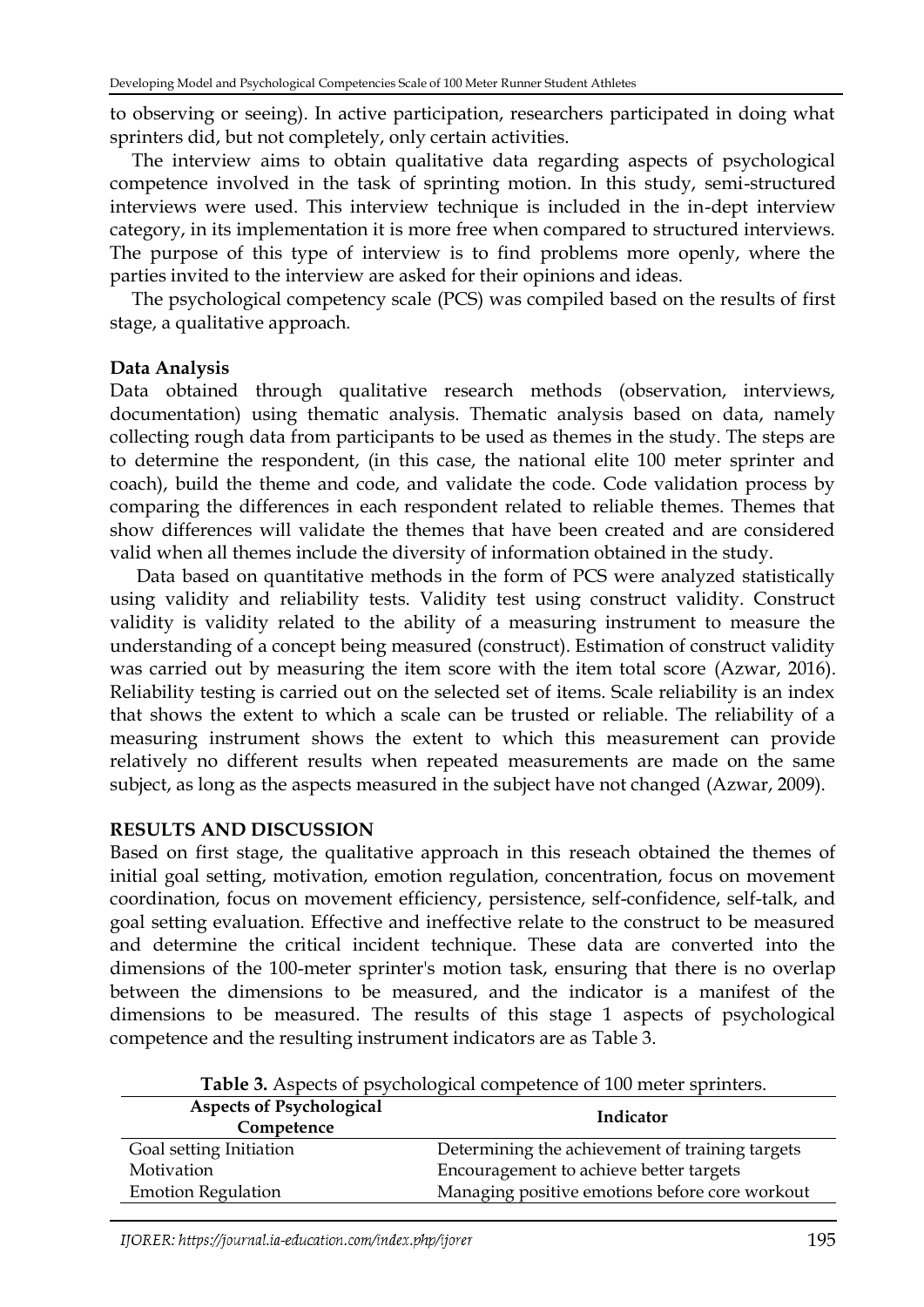Developing Model and Psychological Competencies Scale of 100 Meter Runner Student Athletes

| <b>Aspects of Psychological</b><br>Competence | Indicator                                          |
|-----------------------------------------------|----------------------------------------------------|
| Concentration                                 | Speed of reacting to cues, ability to choose       |
|                                               | attention                                          |
| Focus on Coordination Task                    | Precise in paying attention to movement            |
|                                               | coordination                                       |
| Focus on Efficiency Motion Task               | Precise in paying attention to movement efficiency |
| Persisten                                     | Persevere in completing an endurance training      |
|                                               | program                                            |
| Percaya diri                                  | Convinced by maximizing muscle strength            |
| Self-talk                                     | Do a positive appreciation in yourself through     |
|                                               | positive words                                     |
| Goal setting Evaluation                       | Evaluation of training target achievement          |
|                                               | (performance)                                      |

The results of stage 2, in item analysis are estimated through the item discriminatory index parameter. The item discriminatory index was obtained through the correlation between the scores of each item with the total score so that it could be determined which items were eligible and which were not eligible to be included in the research scale. Calculations regarding the determination of items in the measuring instrument used use the item difference power index parameter using the SPSS (Statistical Product and Service Solution) program for windows version 13. Selection or basis for making item decisions that meet the differentiating power is seen from the corrected item-total correlation coefficient greater than 0.300 or can be reduced to 0.250 (Azwar, 2009). The results of the calculation of the item discrepancy test, a test of 10 items on the psychological competence scale of sprinters has a discriminating power index ranging from 0.341 to 0.641. The complete results are as in the Tabel 4.

| Question | Corrected Item-Total<br>Correlation | <b>Value Limit</b> | Description |
|----------|-------------------------------------|--------------------|-------------|
| Item 1   | 0,341                               | 0,300              | Valid       |
| Item 2   | 0,393                               | 0,300              | Valid       |
| Item 3   | 0,608                               | 0,300              | Valid       |
| Item 4   | 0,564                               | 0,300              | Valid       |
| Item 5   | 0,620                               | 0,300              | Valid       |
| Item 6   | 0,550                               | 0,300              | Valid       |
| Item 7   | 0,474                               | 0,300              | Valid       |
| Item 8   | 0,516                               | 0,300              | Valid       |
| Item 9   | 0,641                               | 0,300              | Valid       |
| Item 10  | 0,445                               | 0,300              | Valid       |

**Table 4.** Results of the differentiating power of items.

The different power index standard used is 0.30. Based on these results, it can be said that all items are considered satisfactory. Reliability test. The amount of reliability is indicated by a number called the coefficient of reliability coefficient. Reliability is a translation of the word reliability which has the origin of the words rely and ability. Usually reliability is translated as reliability, trustworthiness, constancy, stability, and consistency. The basis of naming it is the concept of the extent to which the results of a measurement can be trusted. This can be shown if several times the implementation of measurements of the same subject group obtained relatively the same results, as long as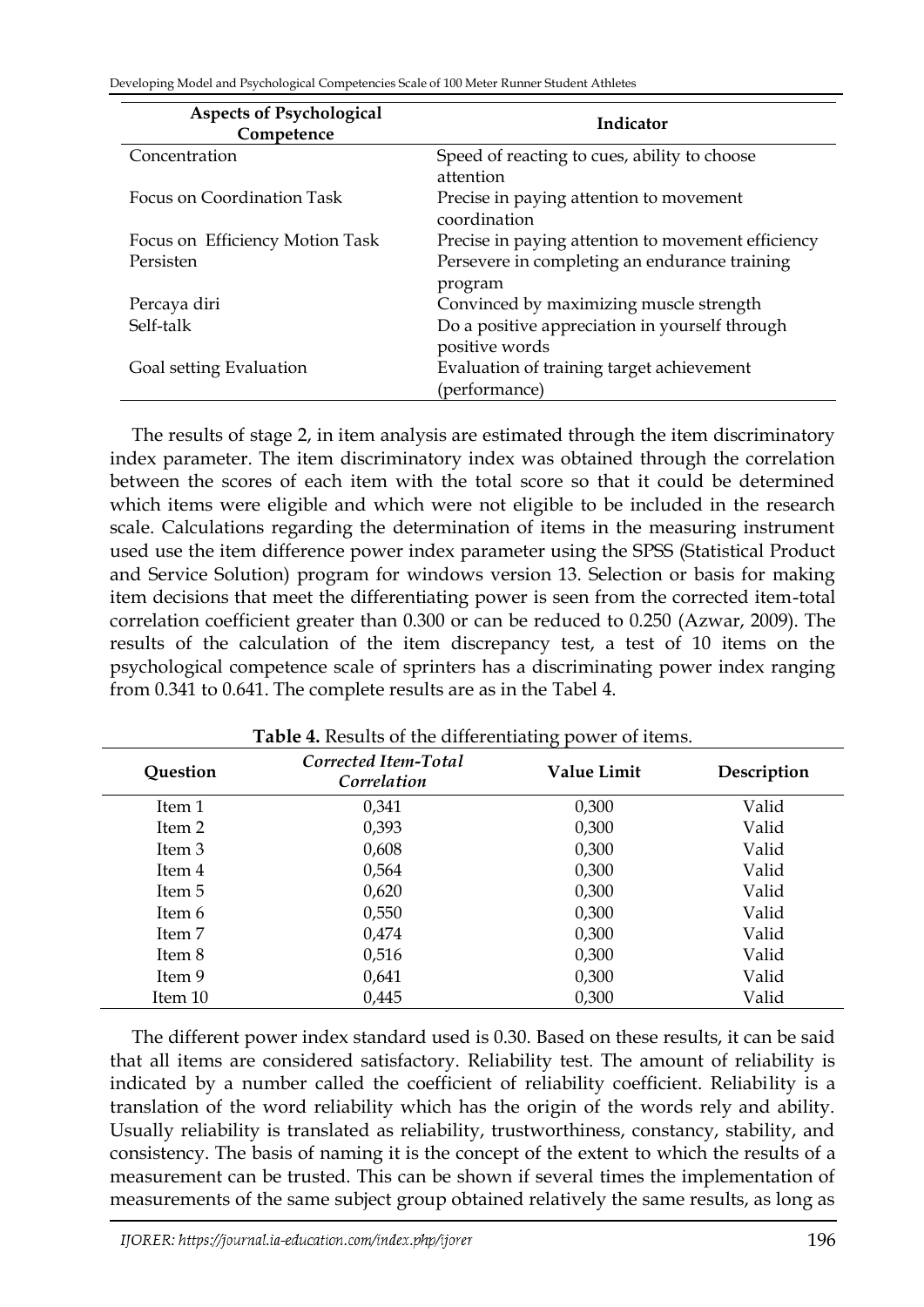the aspects measured in the subject have not changed (Azwar, 2009). The resulting correlation coefficient is then matched with the interpretation table of the reliability coefficient proposed by Arikunto (2009) as Table 5.

| <b>Reliability Coefficient</b> | Criterion |
|--------------------------------|-----------|
| $0,81 - 1,00$                  | Very high |
| $0.61 - 0.80$                  | High      |
| $0,41 - 0,60$                  | Moderate  |
| $0,21 - 0,40$                  | Low       |
| $0,00 - 0,20$                  | Very low  |

**Table 5.** Interpretation of the reliability coefficient.

Resource: Arikunto, S. (2009). Research Procedure. page 109.

The results of the analysis obtained that the Cronbach's alpha coefficient for psychological competence scale was 0.841. Referring to the interpretation table of the reliability coefficient from Arikunto (2009) as shown in Table 5. above, the reliability coefficient obtained from the PCS is very high.

## **CONCLUSION**

The psychological competency model of the 100 meter fast student runner athlete includes initial goal setting, motivation, emotion regulation, concentration, coordination movement focus, motion efficiency focus, persistence, self-confidence, self-talk, and evaluation goal setting. Psychological Competency Scale (PCS) consists of 10 items with different power test items, having a discriminating power index ranging from 0.341 to 0.641. Cronbach's alpha coefficient for PCS is 0.841. It means that the reliability of PCS is classified as very high. Future research can be apply in another levels and samples.

## **REFERENCES**

- Arikunto. (2009). *Prosedur penelitian suatu pendekatan praktik*. Yogyakarta: Rineka Cipta.
- Azwar, S. (2009). *Sikap manusia: Teori dan pengukurannya*. Yogyakarta: Pustaka Pelajar.
- Azwar, S. (2016). Dasar-dasar psikometrik. Yogyakarta: Pustaka Pelajar.
- Bratianu, C., & Hadad, S. (2020). Paradigm shift in business education : a competencebased approach. *Sustainability*, *12*(1348), 1–17. https://doi.org/http://dx.doi.org/10.3390/su12041348
- Chouhan, V. S., & Srivastava, S. (2014). Understanding Competencies and competency modeling ― a literature survey. *IOSR Journal of Business and Management*, *16*(1), 14– 22. https://doi.org/10.9790/487X-16111422
- Clifford, T. (2020). Competency assessment. *Journal of PeriAnesthesia Nursing*, *35*(2), 222– 223. https://doi.org/10.1016/j.jopan.2020.01.002
- Creswell, J. W. (2014). Research design: Qualitative, quantitative, and mixed methods approaches (4th ed.). California: SAGE Publications.
- Duclos-Bastías, D., Giakoni-Ramírez, F., Parra-Camacho, D., Rendic-Vera, W., Rementería-Vera, N., & Gajardo-Araya, G. (2021). Better managers for more sustainability sports organizations: Validation of sports managers competency scale (COSM) in Chile. *Sustainability (Switzerland)*, *13*(2), 1–15. https://doi.org/10.3390/su13020724

Fernández-pérez, V., Montes-merino, A., Rodríguez-ariza, L., Esther, P., Galicia, A., &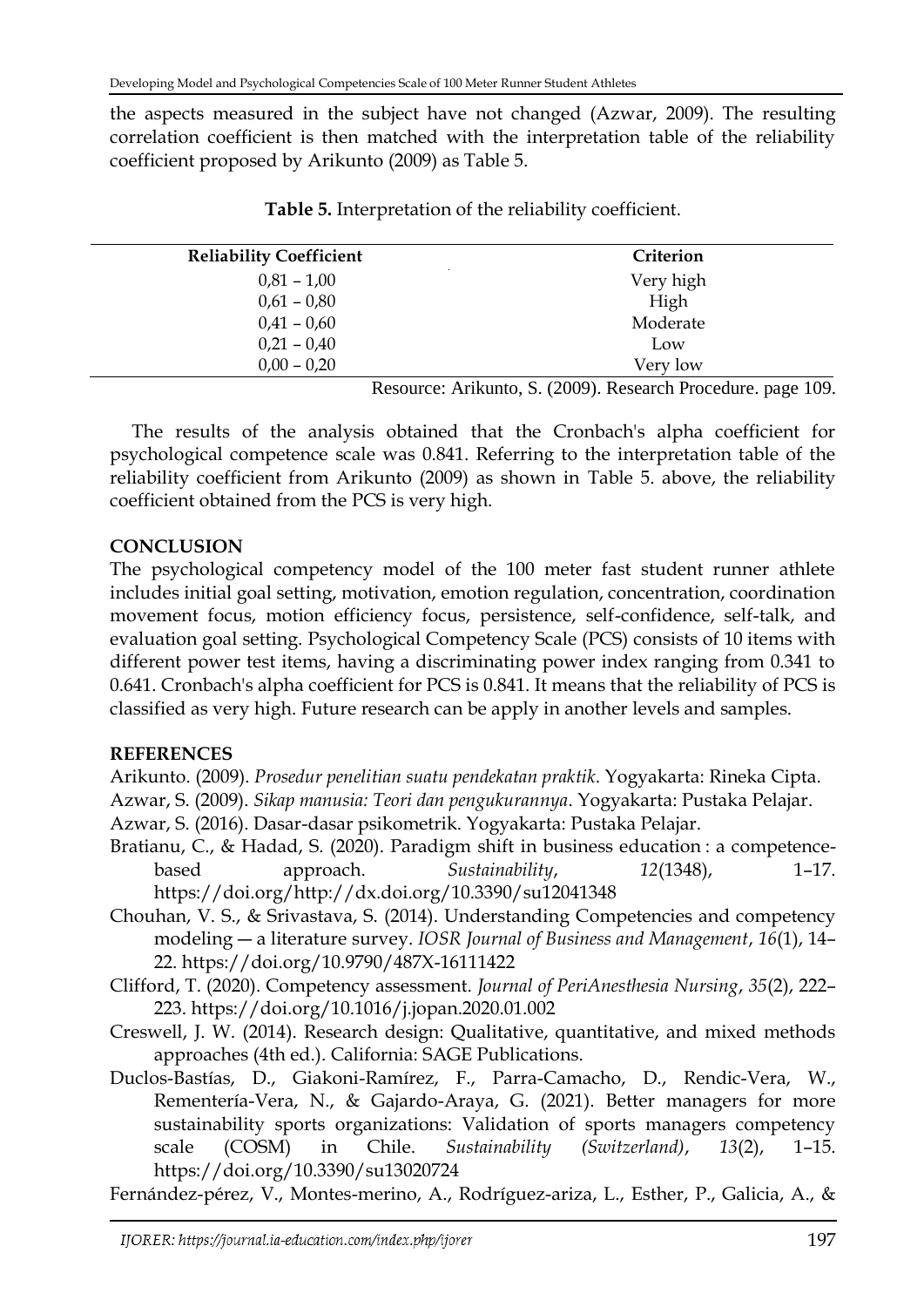Montes-merino, A. (2019). Emotional competencies and cognitive antecedents in shaping student's entrepreneurial intention: The moderating role of entrepreneurship education. *Springer Science+Business Media*, *15*, 281–305. https://doi.org/10.1007/s11365-017-0438-7

- Frezza, S., & Adams, S. (2020). Bridging professionalism: Dispositions as means for relating competency across disciplines. *2020 IEEE Frontiers in Education Conference (FIE)*. https://doi.org/10.1109/fie44824.2020.9274058
- Klendauer, R., Berkovich, M., Gelvin, R., Leimeister, J. M., & Krcmar, H. (2012). Towards a competency model for requirements analysts. *Information System Journal, 22*(6), 475–503. https://doi.org/10.1111/j.1365-2575.2011.00395.x
- Kurz, R., & Bartram, D. (2008). *Competency and individual performance: Modelling the world of work* (eds I.T. Robertson, M. Callinan and D. Bartram). Online Wiley Library. https://doi.org/10.1002/9780470696736.ch10
- Lapina, I., & Sceulovs, D. (2014). Employability and skills anticipation: Competences and market demands. *Procedia - Social and Behavioral Sciences*, *156*(November), 404– 408. https://doi.org/10.1016/j.sbspro.2014.11.211
- Novan, N. A., Hidayah, N., Erawan, B., Komarudin, K., Awwaludin, P. N., & Mustaqim, R. (2020). Implementation of life kinetic mental training method in order to improve the competency of coaches in psychological training for athletes. *Proceedings of the 4th International Conference on Sport Science, Health, and Physical Education (ICSSHPE 2019), 21*(February), 256-259. https://doi.org/10.2991/ahsr.k.200214.067
- Phillips, S., & Martin, J. (2021). Competency frameworks. *Grenfell and Construction Industry Reform*, 59–68. https://doi.org/10.1201/9781003092803-4
- Prifti, L., Knigge, M., Kienegger, H., & Krcmar, H. (2017). A competency model for "industrie 4.0" employees. P*roceedings der 13, Internationalen Tagung Wirtschaftsinformatik (WI 2017),* 46-60.
- Rahmawati, R., Sularso, R. A., Susanto, A. B., & Handriyono, H. (2021). Determinants of competency , work behavior and work effectiveness of government apparatus: a case study in Indonesia. *[The Journal of Asian Finance, Economics and Business,](http://koreascience.or.kr/journal/OTGHEU.page) 8*(5), 211–219. https://doi.org/10.13106/jafeb.2021.vol8.no5.0211
- Romão, G. S., & de Sá, M. F. S. (2020). Competency-based training and the competency framework in gynecology and obstetrics in Brazil. *Revista Brasileira de Ginecologia e Obstetrícia / RBGO Gynecology and Obstetrics*, *42*(5), 272–288. https://doi.org/10.1055/s-0040-1708887
- Zhao, S. (2018). Relevant research on competency in sports field. *205*(Iccese), 1129–1132. https://doi.org/10.2991/iccese-18.2018.253